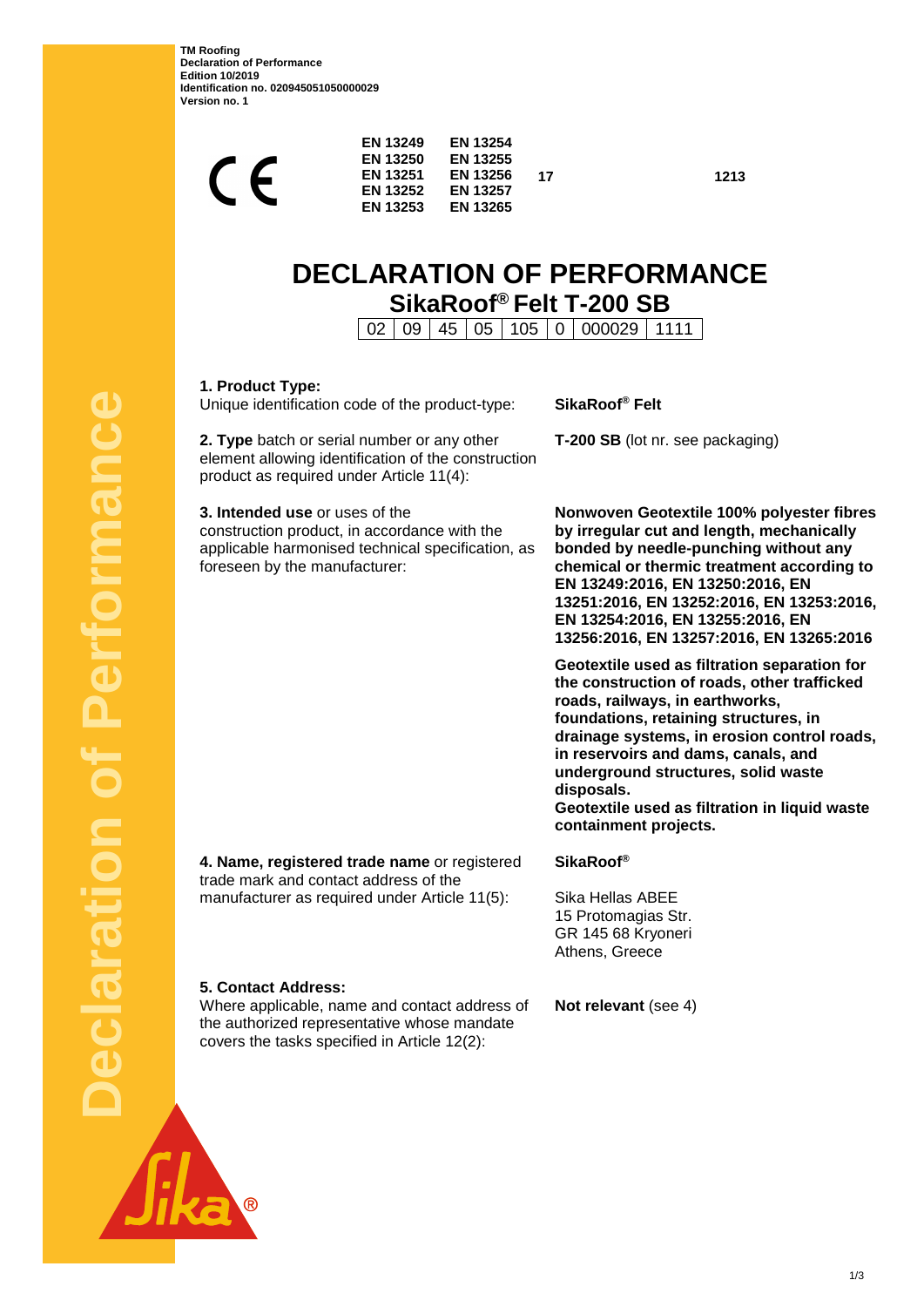# **6. AVCP:**

System or systems of assessment and verification of constancy of performance of the construction product as set out in CPR, Annex V:

### **7. Notified body:**

In case of the declaration of performance concerning a construction product covered by a harmonised standard:

**1213**

**System 2+**

Notified factory production control certification body No. 1213 performed the initial inspection of the manufacturing plant and of factory production control and the continuous surveillance, assessment and evaluation of factory production control and issued the certificate of conformity of the factory production control (FPC) 7051.

#### **8. Notified body:**

In case of the declaration of performance concerning a construction product for which a European Technical Assessment has been issued:

# **Not relevant** (see 7)

#### **9. Declared performance**

| <b>Essential</b><br>characteristics              | <b>Performance</b>                                                                                                                                                                                                                | <b>Test Standard</b> | <b>Harmonized Technical</b><br><b>Specification</b>                                                                                                   |
|--------------------------------------------------|-----------------------------------------------------------------------------------------------------------------------------------------------------------------------------------------------------------------------------------|----------------------|-------------------------------------------------------------------------------------------------------------------------------------------------------|
| Tensile Strength,<br>transversal                 | 2,0 kN/m (- 0,3)                                                                                                                                                                                                                  | EN ISO 10319         |                                                                                                                                                       |
| <b>Tensile Strength,</b><br>longitudinal         | 1,5 kN/m $(-0,2)$                                                                                                                                                                                                                 | EN ISO 10319         |                                                                                                                                                       |
| <b>Elongation at break,</b><br>transversal       | 100% (±25%)                                                                                                                                                                                                                       | EN ISO 10319         |                                                                                                                                                       |
| <b>Elongation at break,</b><br>longitudinal      | 100% (±25%)                                                                                                                                                                                                                       | EN ISO 10319         | EN 13249:2016<br>EN 13250:2016<br>EN 13251:2016<br>EN 13252:2016<br>EN 13253:2016<br>EN 13254:2016<br>EN 13255:2016<br>EN 13256:2016<br>EN 13257:2016 |
| <b>Static Puncture (CBR</b><br>test)             | 240 N (-6 %)                                                                                                                                                                                                                      | <b>EN ISO 12236</b>  |                                                                                                                                                       |
| <b>Dynamic perforation</b><br>(cone drop test)   | 35,0 mm $(\pm 5.0 \text{ mm})$                                                                                                                                                                                                    | EN ISO 13433         |                                                                                                                                                       |
| <b>Pyramid puncture</b>                          |                                                                                                                                                                                                                                   | EN 14574             |                                                                                                                                                       |
| <b>Characteristic opening</b><br>size            | 100 $\mu$ m ( $\pm$ 20)                                                                                                                                                                                                           | EN ISO 12956         |                                                                                                                                                       |
| <b>Water permeability</b><br>normal to the plane | 80 $I(s \, m^2)$ (-24)                                                                                                                                                                                                            | EN ISO 11058         |                                                                                                                                                       |
| Water flow in the plane<br>(20 kPa, i=1)         | 3,8 $*$ 10 <sup>-6</sup> m <sup>2</sup> /s (-1,4 $*$ 10 <sup>-6</sup> )                                                                                                                                                           | EN ISO 12958         | EN 13265:2016                                                                                                                                         |
| <b>Weathering resistance</b>                     | To be covered within 1 day<br>EN 12224<br>after installation<br>Durable in natural soil with<br>4 <ph<9 and="" soil="" temperature<br="">EN ISO 13438<br/><math>&lt;</math>25 °C for a minimum of 25<br/>year service life</ph<9> |                      |                                                                                                                                                       |
| <b>Oxidation resistance</b>                      |                                                                                                                                                                                                                                   |                      |                                                                                                                                                       |
| Dangerous substances                             | Less than required by national<br>regulations in EU Member<br>states                                                                                                                                                              |                      |                                                                                                                                                       |